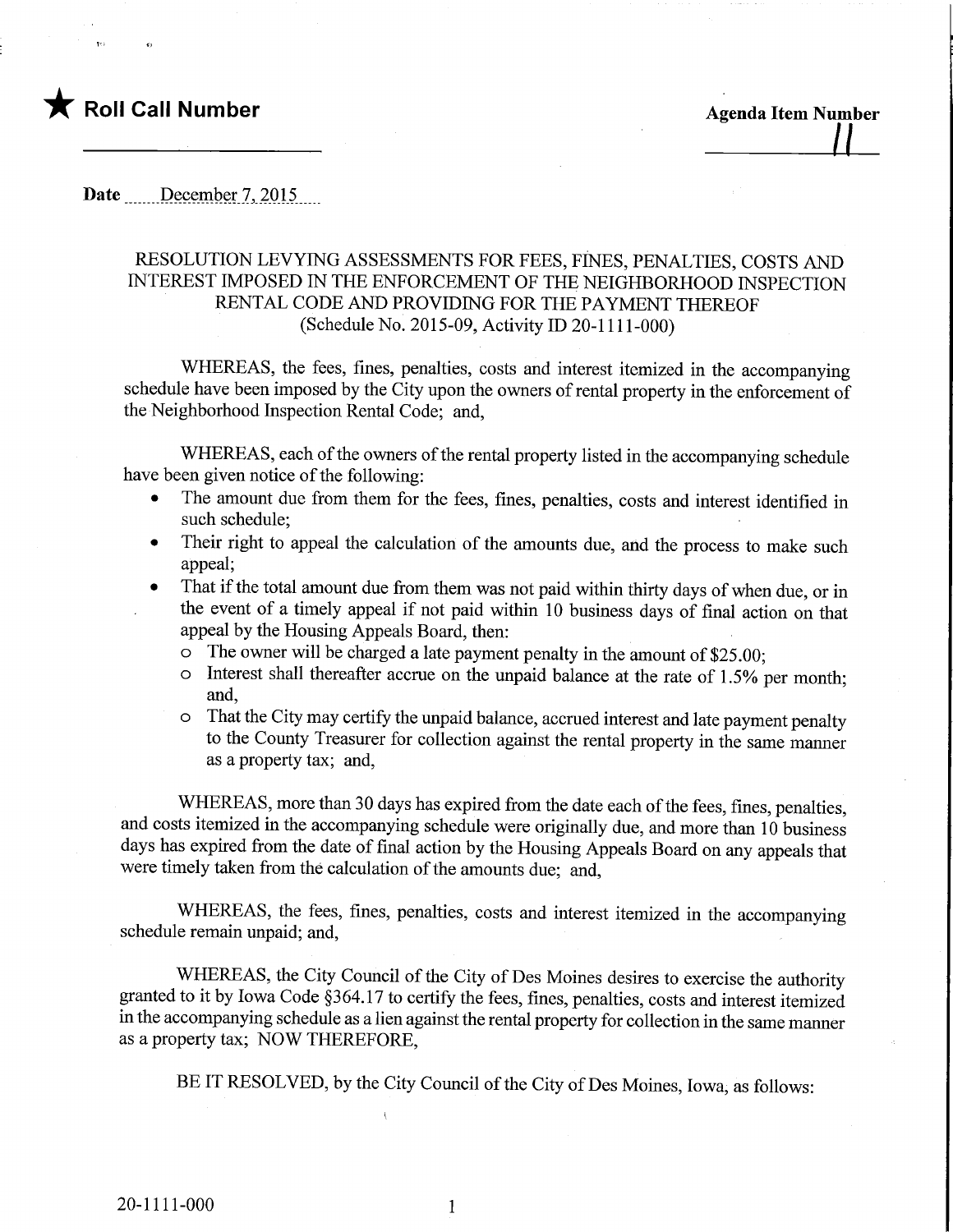## Roll Call Number Agenda Item Number

Date .......December 7, 2015.....

1. That the accompanying Schedule of Fees, Fines, Penalties, Costs and Interest Imposed in the Enforcement of the Neighborhood Inspection Rental Code, Schedule No. 2015-09, Activity ID 20-1111-000, is hereby approved, confirmed and adopted with the amounts shown thereof assessed and levied against each property for collection in the same manner as a property tax.

2. That such assessments shall be payable in one installment; shall bear interest at 9.0% per annum which is the maximum rate allowed by Iowa Code Chapter §74A; the one installment of each assessment shall become due and payable on July 1, 2016, and shall be paid at the same time and in the same manner as the September semiannual payment of ordinary taxes. However, said assessment shall be payable at the office of the County Treasurer of Polk County, Iowa, in full or in part and without interest within thirty days after the first date of publication of the Notice of Filing of Schedule.

3. The City Clerk is hereby authorized and directed to certify the accompanying schedule to the County Treasurer of Polk County, Iowa, and to publish the accompanying Notice of Filing of Schedule once each week for two consecutive weeks in the Des Moines Register. The first publication of said Notice shall be made within fifteen days after the date of such certification. On or before the second publication of the Notice the Community Development Department, under the direction of the City Clerk, shall send a copy of the Notice by mail to each property owner whose property is subject to assessment, as shown by the records in the office of the county auditor, all as provided and directed by Iowa Code Section 384.60.

 $\overline{\mathcal{L}}$ 

Moved by to adopt.

FORM APPROVED:

f  $\cdot$   $\circ$ 

| <b>YEAS</b>           | <b>NAYS</b> | <b>PASS</b> | <b>ABSENT</b>   |  |
|-----------------------|-------------|-------------|-----------------|--|
|                       |             |             |                 |  |
|                       |             |             |                 |  |
|                       |             |             |                 |  |
|                       |             |             |                 |  |
|                       |             |             |                 |  |
|                       |             |             |                 |  |
|                       |             |             |                 |  |
|                       |             |             |                 |  |
| <b>MOTION CARRIED</b> |             |             | <b>APPROVED</b> |  |
|                       |             |             |                 |  |

Roger K. Brown Assistant City Attorney

## **CERTIFICATE**

I, DIANE RAUH, City Clerk of said City hereby certify that at a meeting of the City Council of said City of Des Moines, held on the above date, among other proceedings the above was adopted.

IN WITNESS WHEREOF, I have hereunto set my hand and affixed my seal the day and year first above written.

Clerk

**City** 

 $\overline{2}$